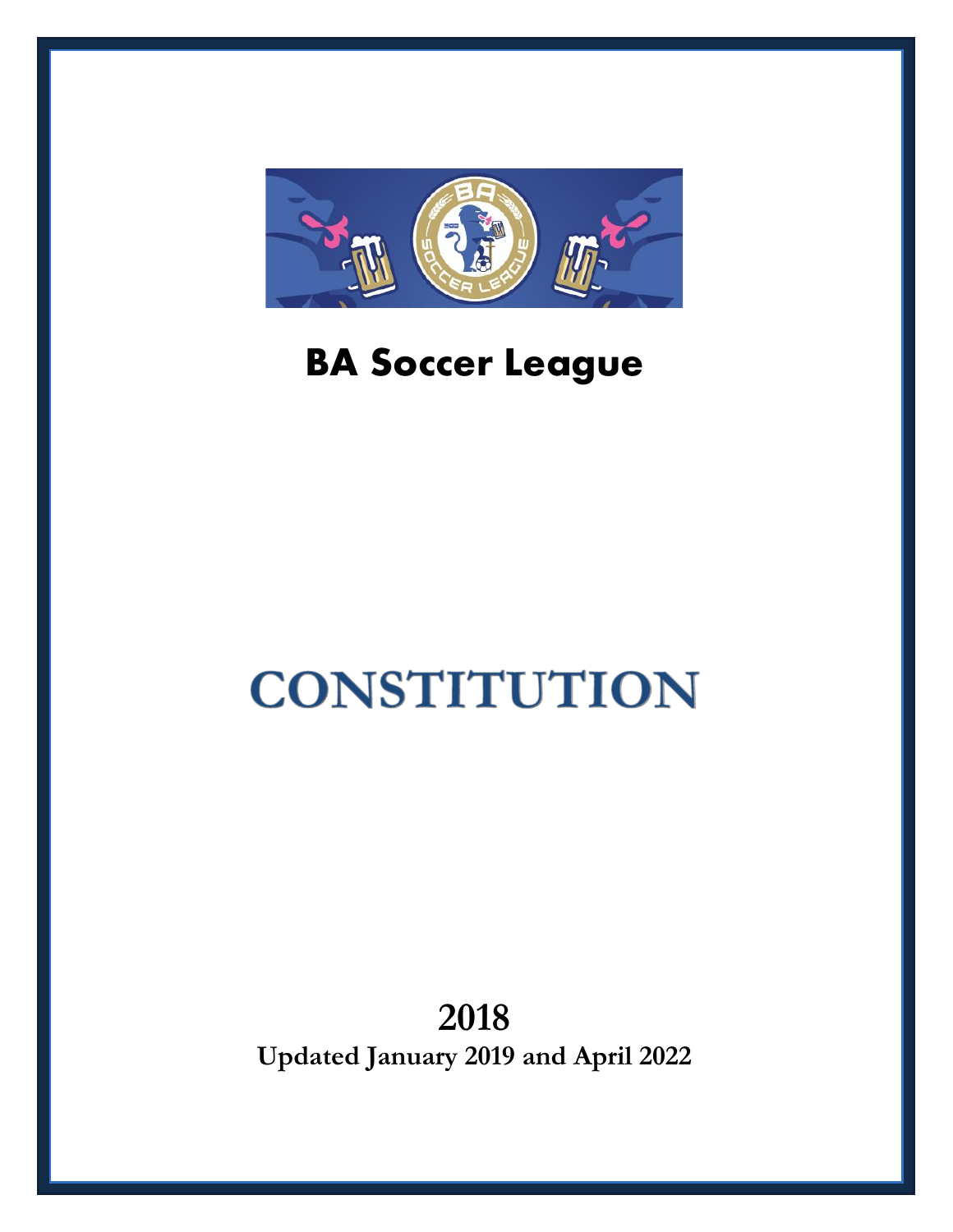# **Article 1 - Name, status and affiliation**

- 1.1 **Name:** The official name of the organization is the *BA Soccer League* (BASL, BA or the League) from this point on. Its headquarters are in Ottawa, Ontario.
- 1.2 **Status:** The BASL is an adult recreational, non-profit, volunteer-run football organization that hosts both an indoor and an outdoor league each year according to a) this constitution, b) a series of related by-laws, and c) the general rules of FIFA and Soccer Ontario; exceptions to these organizations' rules appear in the BASL's by-laws.
- 1.3 **Affiliation:** The BASL is also a non-voting affiliate member of the Ottawa-Gloucester Soccer Club's Senior Division, through which it registers its players with Ontario Soccer, as well as reserves and pays both its indoor and outdoor fields.

# **Article 2 - Mission and values**

- 2.1 **Soccer mission:** The BASL provides adults 23 and older with the opportunity to play indoor and outdoor soccer in a safe, pleasant and respectful environment, on quality pitches and under stable, transparent, consultative management.
- 2.2 **Code of conduct:** The BASL does not tolerate abuse, discrimination, harassment and violence of any kind on the field, at its meetings or gatherings and in its overall operations. All members must conduct themselves in keeping with these principles, failing which suspensions and even expulsion can result.

#### 2.3 **Ethics and community involvement**

- a. The BASL does not buy equipment and uniforms manufactured with forced labour or child labour.
- b. The BASL manages all its activities in the spirit of fairness, transparency and integrity.
- c. As a matter of principle, if anyone from the BA has a conflict of interest in a particular case under debate or discussion (discipline, election, finance, sponsorships, amendments to by-laws or the constitution, etc.), that person must abstain from the communications, discussions and final vote on the matter.
- d. The BASL contributes to the local community through special initiatives like donations to youth soccer in Ottawa, across Canada and even abroad.

# **Article 3 - Structure and committees**

3.1 **General Assembly (GA) or Membership**: The GA serves as the BASL's main deliberative and governing body, meaning that all BASL committees and officers (see below) report to it. The GA also votes on major content amendments to the BASL's *Constitution* and *By-laws*, and it exercises its oversight at semi-annual general meetings (SAGMs) and special general meetings (SGMs).

**BA Soccer League Constitution (adopted 2019; reviewed for grammar, style and organizational changes in May 2022)**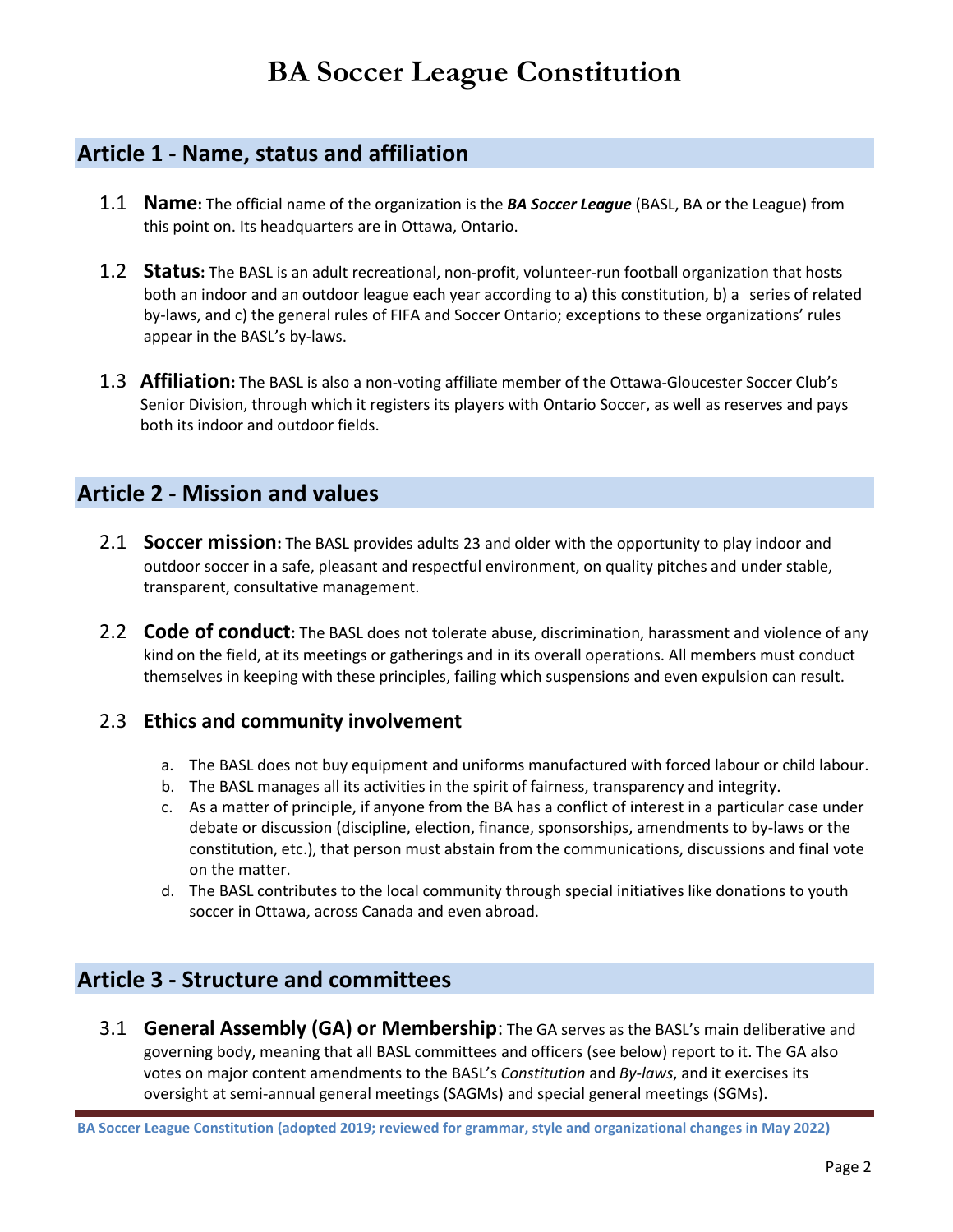**Composition:** The GA includes every BA player in the current season and in the immediately previous season, which guarantees representation to who don't always play both seasons in the year. Excluded from the GA and therefore not allowed to vote at SAGMs and SGMs are non-players who happen to be elected or appointed to serve on a League committee or body.

- 3.2 **Executive Committee (EC)**: The EC manages the BASL's day-to-day business, finances and overall direction. In that capacity, it can
	- create special committees and recruit individuals to help with duties or with special projects, including appointing new EC members if the need arises
	- amend by-laws or enact new ones, provided it submits these changes for approval by the GA at the next SAGM (see Article 4.5)
	- invite members of the BASL to its meetings as non-voting observers or consultants.

**Composition:** The EC generally has eight members either elected at an SAGM or recruited after an SAGM by the EC if positions become or remain vacant. Position titles and responsibilities vary as the EC finds useful, but should include :

- a president
- a vice-president
- a treasurer
- directors with specific portfolios determined according to needs and members' skill set.

The EC can also ask the **past president to sit as a non-voting member** to ease the transition in that position and to provide historical context as guidance.

**Terms of office:** EC members serve two-year, renewable terms. As of 2017, the terms end on alternating years, with those of president, treasurer and one director ending after the first year (2018), and those of the vice-president and two directors ending the year after (2019), etc.

#### **3.3 Management Board (MB):** The MB has three main roles:

- 1) help balance teams after the first few games of the season,
- 2) help the EC address major administrative and rule issues during the season, and
- 3) help the vice-president decide on internal sanctions against a player, if needed.

**Composition:** The MB has the following regular members:

- the Executive Committee
- the team managers of the current season
- some or all Rostering Committee (RC) members, especially for the rebalancing exercise.

**Terms of office:** a) EC members sit on the MB for as long as their term on the EC allows; b) team managers and RC members sit for the season in question.

- **3.4 Rostering Committee (RC):** The Rostering Committee is assembled **ad hoc** by the president before every season and works in stages with different members; its role is to
	- in stage 1, compile a draft version of possible rosters for the season, based on the League's playerratings data base
	- in stage 2, refine the draft rosters, which then go to the managers and serve to start the season

**BA Soccer League Constitution (adopted 2019; reviewed for grammar, style and organizational changes in May 2022)**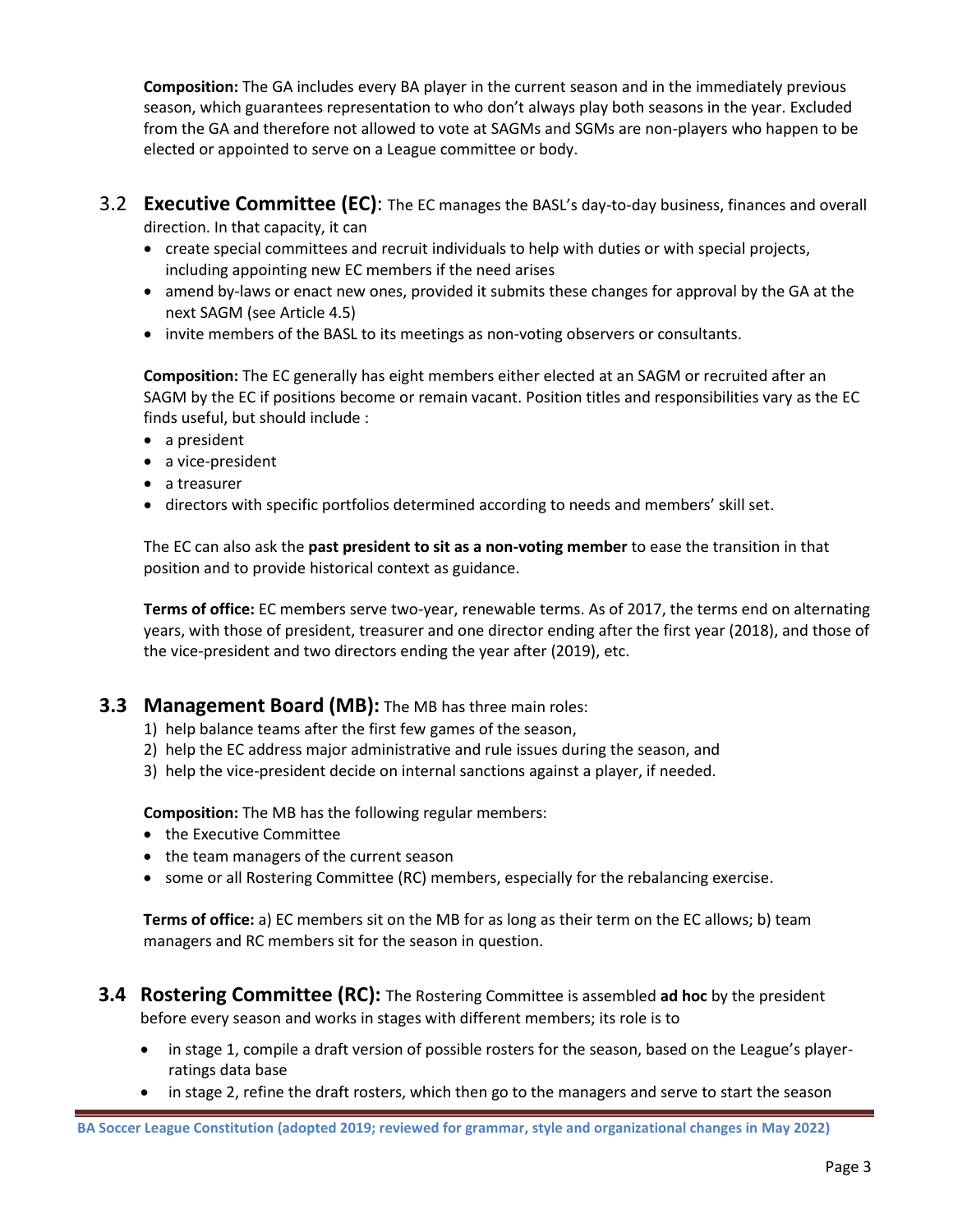- in stage 3, help the Management Board rebalance teams after about five games
- in stage 4, help the League decide on player replacements once the season has started.

# **Article 4 - Meetings**

### **4.1 Executive Committee meetings**

- **Frequency:** The EC meets at the request of the BASL president or of two other members of the EC. Ideally, meetings should take place at least twice during each season (outdoor and indoor), including once before each semi-annual general meeting to organize that activity properly and tend to succession planning.
- **Notice:** Members should receive at least one week's notice for EC meetings.
- **Quorum:** Quorum for EC meetings requires the presence of half the members plus one.
- **Voting:** The EC must do its utmost to reach decisions by consensus rather than by a formal vote. When voting is required, each EC member casts one vote, except the president, who votes only in case of a tie.

#### **4.2 Management Board meetings**

- **Frequency:** MB meetings take place at the call of the EC when the need arises, most often to rebalance teams four or five games into the season and to discuss and approve special interim amendments before they're brought before the GA for full adoption. The vice-president can also ask that the entire MB convene to help determine sanctions in serious discipline cases.
- **Notice:** MB meetings generally require seven days' notice. However, for discipline issues, the notice can be shorter provided quorum is achieved.
- **Quorum:** Quorum for MB meetings is half of the sitting members.
- **Voting:** All members present cast one vote except the chair, who votes only to break a tie. Motions require a simple majority to pass.
- **4.3 Semi-annual general meetings (SAGMs):** SAGMs gather the General Assembly (players from the current season and the immediately previous season).
	- **Frequency:** An SAGM takes place once during the outdoor season (before the end of September) and once during the indoor season (between mid-March and early May).
	- **Notice:** The Executive must give a minimum of 14 days' notice to each player **by email or TeamSnap** for the summer SAGM and the winter SAGM. Other methods of notification can be used, but only as a complement to email and TeamSnap, not as a replacement.
	- **Quorum:** Quorum for SAGMs requires the presence of at least 15 members of the GA, including members of the EC.

**BA Soccer League Constitution (adopted 2019; reviewed for grammar, style and organizational changes in May 2022)**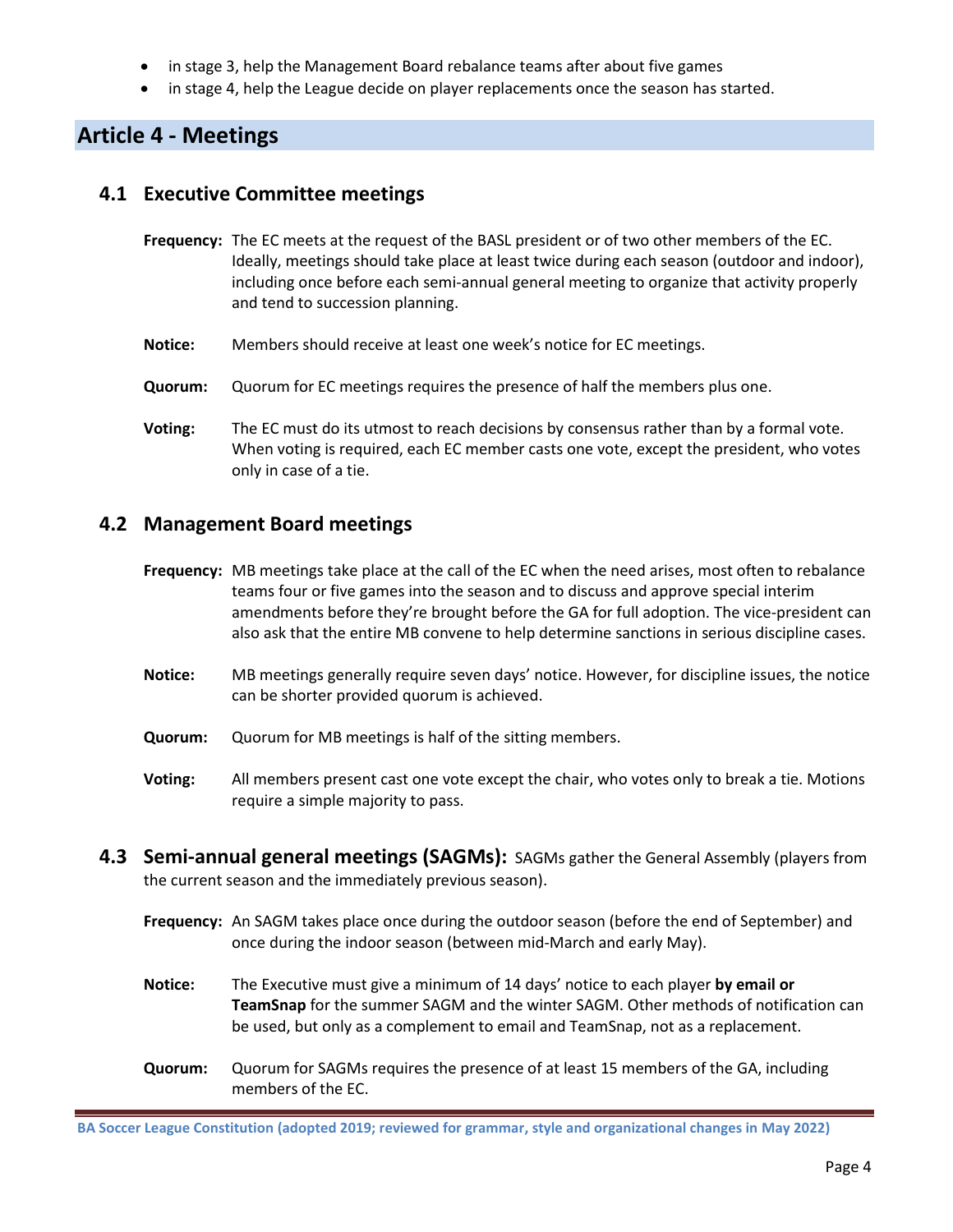**Agenda:** SAGM agendas are set by the EC but are generally as follows:

- Review and approval of previous minutes
- Financial report on both the current and previous seasons
- Budget and fees for the upcoming season
- Committee and portfolio (director) reports
- Elections (if needed)
- Special motions and amendments
- Other business

**Voting:** All members present cast one vote except the chair, who votes only to break a tie. Motions require a simple majority to pass (exception: see 5.4 below).

# **4.4 Special general meetings (SGMs)**

|         | Frequency: SGMs take place randomly at the request either of the EC or of at least 10 registered<br>players of the League (see 3.1 above) and should deal only with topics of special urgency. |
|---------|------------------------------------------------------------------------------------------------------------------------------------------------------------------------------------------------|
| Notice: | Generally, SGMs require at least seven calendar days' notice to take place, unless quorum<br>can be reached on shorter notice.                                                                 |
| Quorum: | Quorum for SGMs is 15 members of the BASL's General Assembly (see Article 3.1 above),<br>including members of the EC.                                                                          |
| Agenda: | SGMs must deal with no more than one or two specific topics considered urgent by those<br>having called the meeting, except if two thirds of those present agree to add another item.          |
| Voting: | All members present cast one vote except the chair, who votes only to break a tie. Motions                                                                                                     |

# **Article 5 - Amendments to the** *BASL Constitution* **and** *BASL By-laws*

require a simple majority to pass.

- **5.1 General amendments:** General, non-urgent amendments must be approved either at an SAGM/SGM or by the online approval process adopted at the SAGM of March 12, 2020, where the EC posts the changes on the League's website and notifies the Membership that they have 14 calendar days to react to the amendments, failing which these are considered approved and adopted.
- **5.2 Style and grammar edits:** The EC can edit the *Constitution* and *By-laws* for style, grammar, clarity and inconsistencies without MB or GA approval, provided the edits don't alter content and meaning.
- **5.3 Emergency amendments and additions (standing orders):** In exceptional circumstances, the EC can craft and apply new constitutional clauses or a new bylaw or amend an existing by-law immediately if the fair or proper operation of the League so requires. However, the new by-law or amendment must get official approval by the process described in 5.1 above.
- **5.4 Submission deadline for amendments by the GA:** Amendments brought forward by the Membership (GA) must generally reach the EC on the League's official motion form **seven calendar days**

**BA Soccer League Constitution (adopted 2019; reviewed for grammar, style and organizational changes in May 2022)**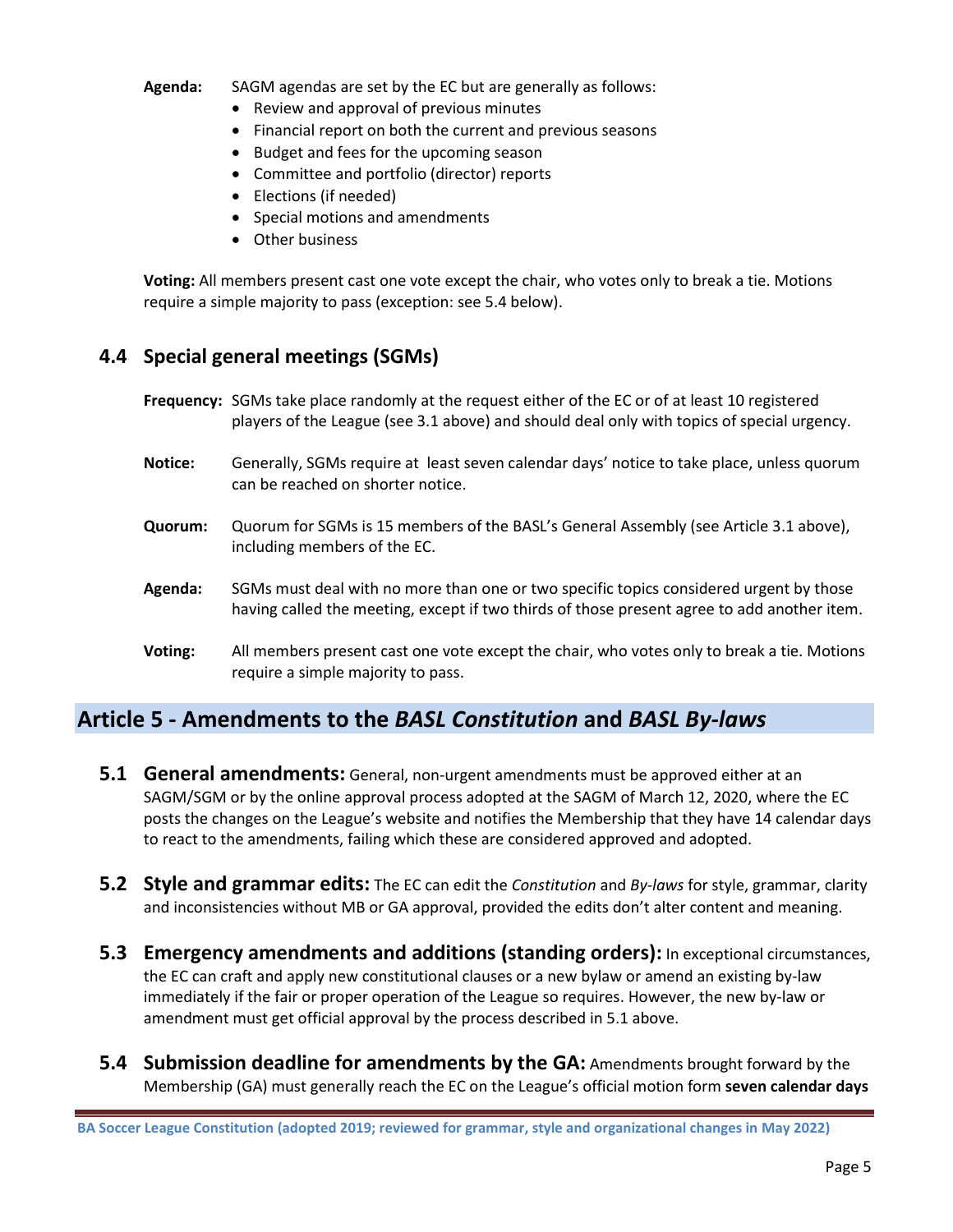**before the SAGM or, if applicable, an SGM**; however, if two thirds of those present agree, an amendment presented the day of the SAGM or SGM can be considered and voted on, with a two-thirds majority required for adoption (see 5.6 below). Alternatively, a member can submit an amendment to the EC for approval through the online process described in 5.1 above.

- **5.5 Format:** Proposed amendments must be presented in a format that everyone can read (paper copies, on-screen projection, whiteboard, flip chart, highlighting online, etc.).
- **5.6 Votes needed for adoption at an SAGM/SGM:** To pass, amendments presented a week or more before the SAGM or SGM must be approved by a simple majority of the voting members present. However, amendments proposed the day of an SAGM or an SGM require a two-thirds majority vote to both be heard and be adopted. **Amendments proposed at other times go through the online approval process described in 5.1 above.**

# **Article 6 – Individual duties and responsibilities in the BASL**

**These duties represent a guideline or a framework, and the EC can reassign them based on need or member preferences. The reorganization of duties and portfolios on the EC does not need approval at an SAGM.**

### **6.1 President**

- Convenes and chairs EC and MB meetings, as well as SAGMs, SGMs
- Oversees the team-rostering and team-rebalancing process
- Leads the EC's efforts in running the BASL effectively day to day
- Keeps the Membership regularly informed of BASL activities, initiatives and decisions
- Ensures that committees and portfolio directors on the EC perform their tasks properly
- Represents the BASL in writing or at meetings with other soccer bodies or with outside parties
- Helps duty holders perform their tasks effectively when needed

# **6.2 Vice-president**

- Replaces the president until the next SAGM if the president can no longer exercise his role
- Performs some of the president's duties ad hoc when needed or delegated
- Oversees and manages disciplinary issues
	- o Convenes and chairs discipline hearings
	- o Stays abreast of Ontario Soccer discipline rules and keeps the League informed accordingly
	- $\circ$  Checks game sheets and updates the record of cautions and dismissals after every game
	- o Advises players of their caution status, suspensions and, when applicable, appeal results
	- o Recruits ad hoc officers for disciplinary hearings or sanctions, Ontario Soccer's or the BA's
- Co-chairs EC, MB, SAGMs and SGMs, together with the director of secretariat and admin services

#### **6.3 Treasurer**

- Manages the League's day-to-day financial transactions (deposits, payments, transfers, etc.)
- Pays invoices and collects fees promptly
- Produces financial statements for SAGMS and independent reviews
- Oversees registrations and payments with the director of IT and Media

# **6.4 Executive Committee directors**

**BA Soccer League Constitution (adopted 2019; reviewed for grammar, style and organizational changes in May 2022)**